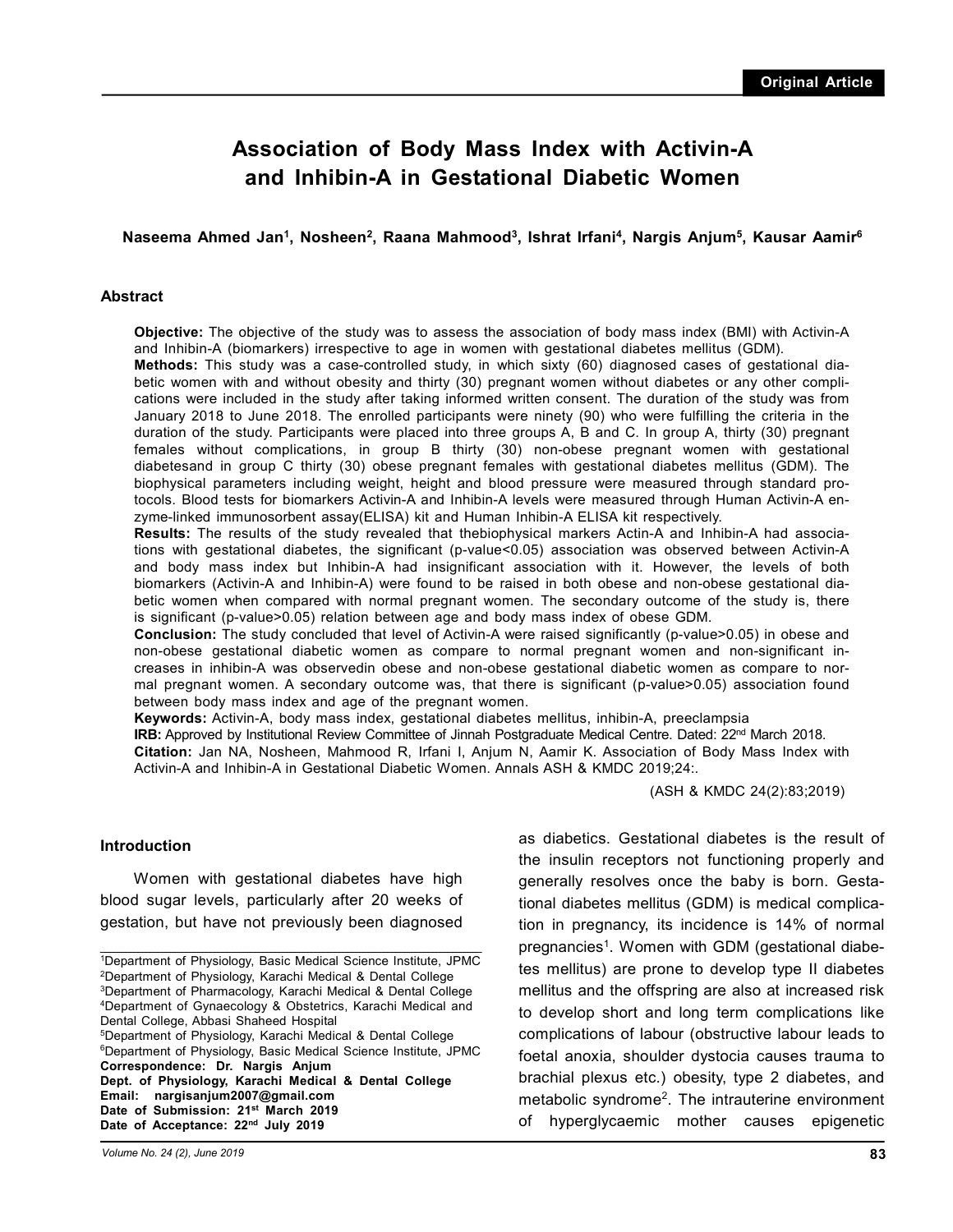changes in the foetus that may contribute to metabolic disorders; the occurrence of obesity is increasing globally. It is a serious health problem which leads to increased frequency of cardiac, metabolic disorders and orthopaedic problems in future $^3$ .

Obesity is based on body mass index (BMI). Body mass index is a measure of "body fatness" basically, calculated from height and weight of adult men and women. BMI categories are; Underweight <18.5, Normal weight 18.5 - 24.9, Overweight = 25 - 29.9; In obesity BMI is 30 or greater<sup>1</sup>. It has also been observed that women having BMI of more than 30 kg/m<sup>2</sup> is one of the important aspects for the occurrence of gestational diabetes and preeclampsia<sup>4</sup> .

Globally the incidence of gestational diabetes mellitus (GDM) is on a rising trend, approximately 90% of diabetic cases were considered as GDM among pregnant women. Maternal hyperglycemia and foetal macrosomia were the two pathologies diagnosed as the most common complications that occurred in GDM (gestational diabetes mellitus) $^3$ .

Obese pregnant women with BMI of around >30 kg/m² encountered the likelihood of preeclampsia thrice in contrast to women with normal BMI between (18.5- 25.0 kg/m<sup>2</sup>)<sup>5</sup>.

Inhibin and activin are part of the transforming growth factor beta (TGF-ß), family of cytokines<sup>6</sup>, and are known for their role in regulating follicle stimulating hormone (FSH) secretion, where inhibin inhibits and activin activates secretion. These protein regulators play a vital role in regulating FSH (follicle stimulating hormone), which acts synergistically with luteinizing hormone (LH) in reproduction. Activin and inhibin are produced by the placenta during pregnancy. Their levels are increased in the serum of preeclamptic women in contrast with normal gestational aged women<sup>7</sup>.

Activin were originally discovered in ovarian fluid and was found to stimulate the biosynthesis and secretion of FSH from pituitary cells, it has since been found to be involved in several important

biological activities, such as the tissue development and functions of pancreatic endocrine cells. Activin acts to stimulate FSH hormone necessary during pregnancy and is more abundant in obese people. They also have an influence in the induction of apoptosis, metabolism, endocrine, homeostasis, bone growth, fibrosis, inflammation, neurogenesis, tubulogenic of endothelial cells, and carcinogenesis in several organs. The importance of activin to a wide variety of human physiological mechanisms makes it an important drug target. When activin is secreted, its availability to be active and bind to its receptors can be blocked by other activin-binding proteins such as inhibin and follistatin, therefore, it works more actively in them. It can also be considered as a regulator of lipid and glucose metabolism with significant influence on foetal growth. It controls several cellular actions including glucose homeostasis by increasing glucose dependent insulin secretion and enhanced beta cell proliferation $8$ .

Inhibin alpha, has the opposite effect of activin. It also inhibits the biosynthesis and secretion of FSH, acting as an antagonist to activin. Inhibins can be found in a wide range of tissues, and although they were originally found in the ovary (granulosa cells) and testis (sertoli cells), they have also been found in the brain and placenta<sup>9</sup>.

It was observed that the levels of Activin-A and Inhibin-A were found to be raised in gestational diabetic pregnancies and their raised levels in third trimesters particularly, can eventually lead to pre clampsia. This might be due to the fact that acute feto-placental hypoxia triggers the release of activin, increasing the probability that activin may be considered as a compensating marker of feto-placental compromise. Therefore, the levels of activin were supposed to be raised in preeclamptic women $10,11$ . Therefore, advance research is required to prove the insight that GDM and preclampsia both have common etiologic pathway. Most of the pregnancy consequences appear to share common conditions for both the diseases, suggesting that they might share same pathophysiology as well. However, studies till now didn't contrast relationships be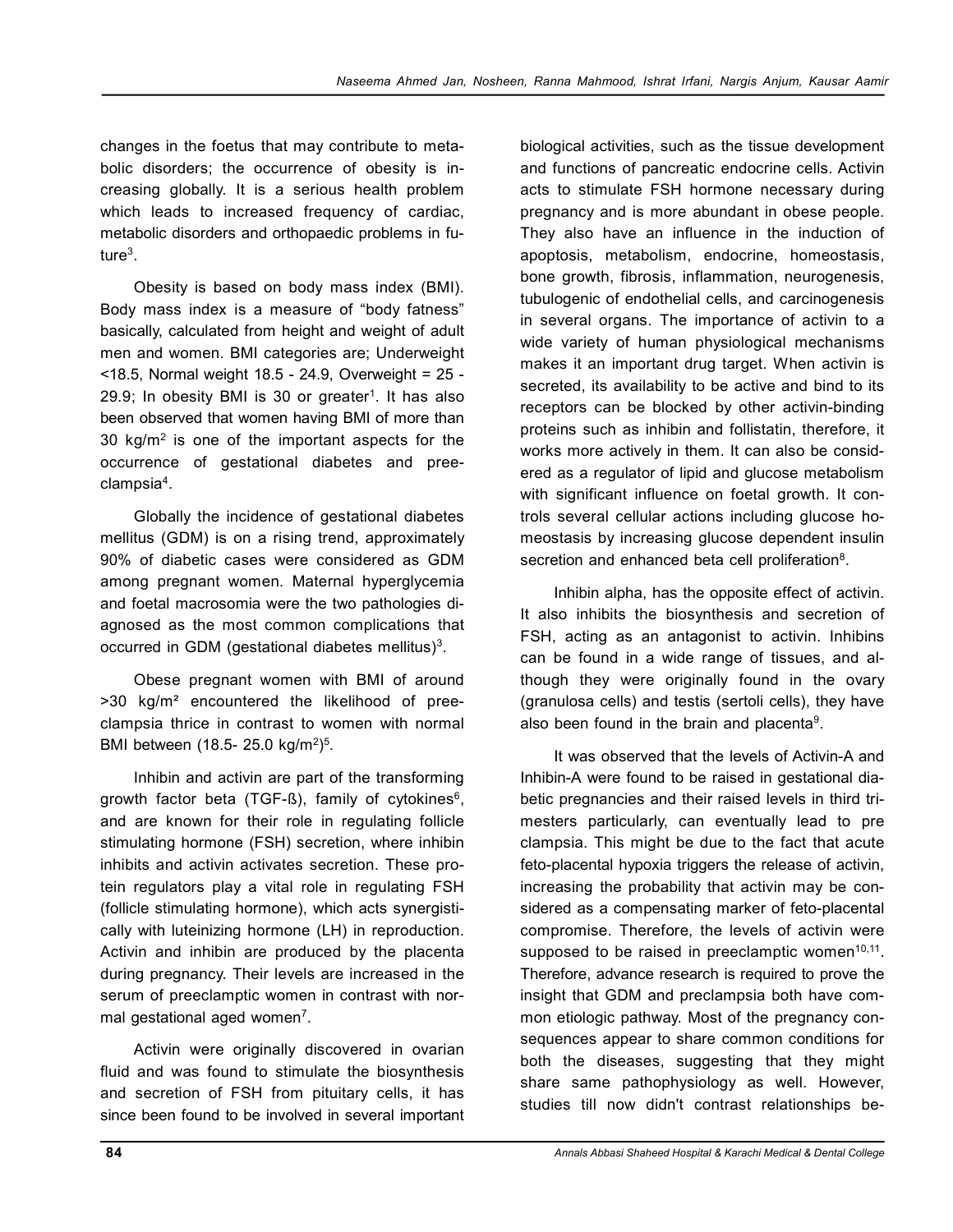tween biomarkers and risk factors related to GDM, preeclampsia or both among pregnant women. In this study we are comparing the levels of activin-A and inhibin-A in healthy normal pregnancy and in gestational diabetes mellitus with or without obesity, to provide better understanding of its relation with its complications and encourage researchers and clinicians to line up the screening strategies for prevention of complications for GDM (gestational diabetes mellitus) in pregnant women.

## **Subjects and Methods**

The study was a case control study, carried out at the Department of Physiology, Basic Medical Science Institute (BMSI), Jinnah Postgraduate Medical Centre (JPMC) Karachi, in collaboration with the Department of Gynaecology and Obstetrics, JPMC Karachi. The study duration was from January 2018 till June 2018, after approval of synopsis and obtaining ethical permission from Institutional Review Board (IRB) of BMSI, JPMC Karachi, and from head of Gynaecology and Obstetrics department, JPMC Karachi. Participants who attended the OPD for routine antenatal check-up were selected. Sample size was calculated through online software (http://openepi.com/Menu/OE\_Menu.htm), after taking prevalence 5.6%<sup>12</sup> and 95% confidence interval with bond of error 5%. The sample size was ninety (90). Participants were recruited after fulfilling the selection criteria out of which, thirty (30) were normal pregnant females, thirty (30) were non-obese pregnant females with GDM and thirty (30) were obese pregnant females with GDM. A written consent was taken from each participating subject. The acquired data was recorded as per designed format on the prescribed questionnaire. Inclusion criteria for cases included, gestational age more than 20 weeks, diagnosed gestational diabetic patients with or without obesity and for controls; normal healthy pregnant females of more than 20 weeks of gestation, without other medical problems. Like known hypertensive, type 1 and type 2 diabetes mellitus, thyroid problems and any systemic diseases like renal or hepatic diseases were excluded from the study. The participants were placed in three groups,

Group A, included 30 normal pregnant women, Group B consisted of 30 non-obese patients of GDM while Group C consisted of 30 obese patients of GDM (gestational diabetes mellitus) on the basis of BMI (body mass index) being more than 30.

The biophysical parameters the weight was measured in kilogram through digital platform whereas the height was measured in foot by stadiometer, which was further converted into meters. The BMI was then calculated by dividing the individual's weight in kilograms (kg) with the square of his or her height in meters (m). BMI 18.5 - 24.9 as normal weight, 25 - 29.9 as overweight (non-obese) BMI 30 was considered as obese (ACOG, 2013). The blood pressure was measured by mercury sphygmomanometer (Certeza CR-2002L), and the biomarkers including Activin-A and Inhibin-A levels were measured through Human Activin-A enzyme-linked immunosorbent assay (ELISA) kit, and Human Inhibin-A ELISA kit respectively.

Data was statistically analysed through IBM SPSS software version 20 with the help of one-way analysis of variance (ANOVA) analysis, Tukey's HSD test, independent sample t-test and Pearson correlation analysis by considering p-values $\leq$  0.05 as a significant.

## **Results**

In Table 1, the baseline characteristics of the 90 study participants were depicted as mean and SD, divided into three groups A, B and C. The age of participants has non-significant difference in all three groups (in group A  $25.70 \pm 5.45$ , in group B 30.93 ± 2.61, in group C 29.87 ± 1.91). In weight of all three groups there was significant (p-values

 0.05) difference and in group C significant difference with relation to A and B (in group A 56.70  $\pm$ 5.83, group B 60.10  $\pm$  3.13, in group C 96.50  $\pm$ 3.14). There was non-significant difference regarding height of all three groups (in group A 2.60  $\pm$  0.14, in group B 2.56  $\pm$  0.09, in group C 2.56  $\pm$  0.08). Body Mass Index showed significant difference in all three groups (in group A 21.60  $\pm$  1.28, in group B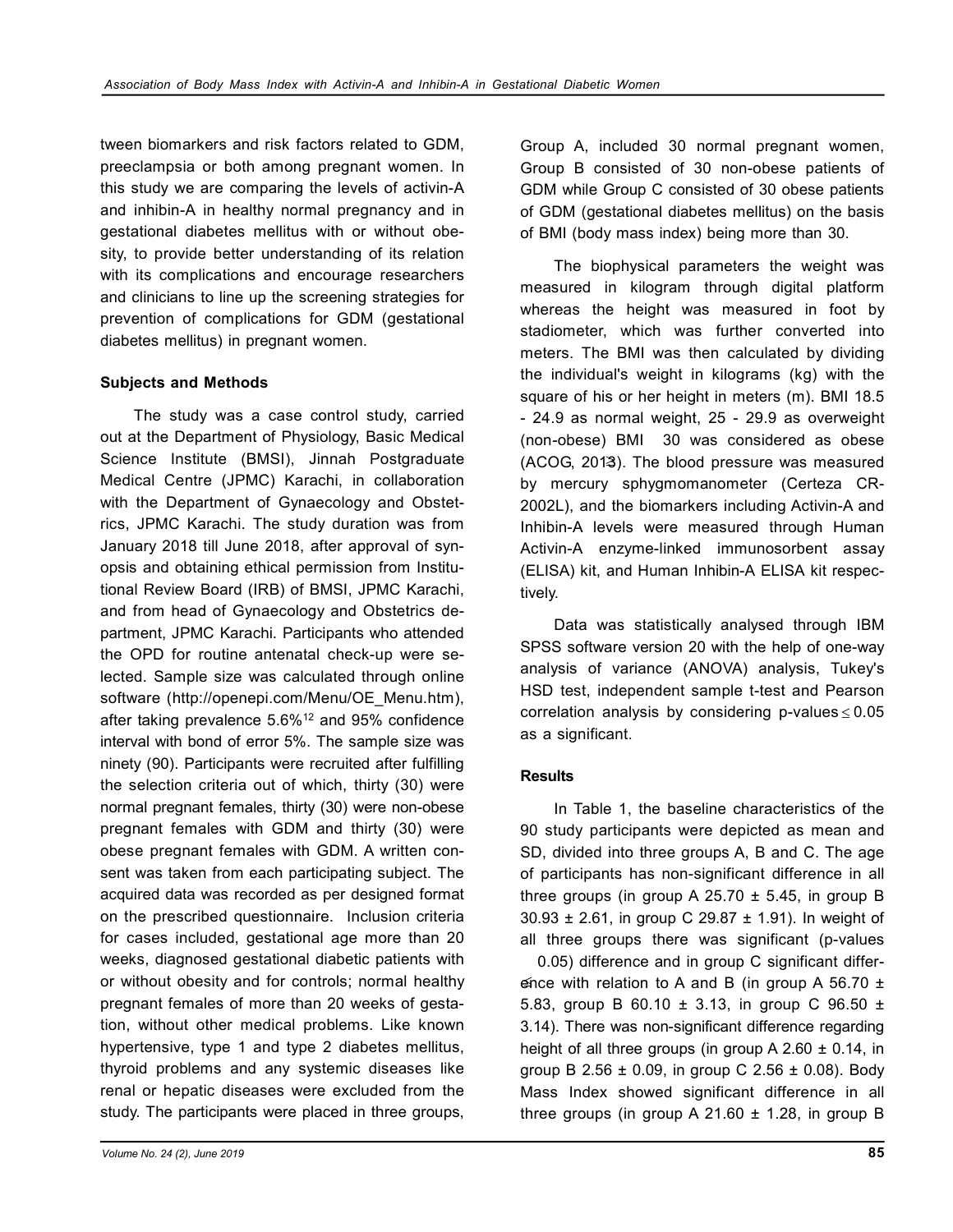24.83  $\pm$  0.60, in group C 37.73  $\pm$  2.10). Regarding gestational period, there was non-significant difference in all three groups (in group A  $25.07 \pm 1.01$ , in group B 25.90 ± 1.09, in group C 25.50 ± 1.31).The baseline characteristics showed in group B and group C, that is GDM obese and non-obese groups respectively, the age and BMI in group B  $(30.93 \pm$ 2.61, 24.83 ± 0.60) and in group C (29.87 ± 1.91,  $37.73 \pm 2.10$ ).

In Table 2, the levels of biomarkers of groups A, B and C depicted as mean and SD (standard of deviation). Groups B and C showed a significant (pvalue >0.05) increased level of Actin-A to group A of normal healthy pregnant women i.e.  $(6.35 \pm 1.03)$ , in group B 8.74  $\pm$  0.69, in group C 4.58  $\pm$  1.25). and inhibin-A level of Group B and C showed non-significant increase than group A (in group A 206.70  $\pm$ 15.83, in group B 207.33 ± 17.33, in group C 211.35 ± 19.04).

#### **Table 1.** Baseline Characteristics of Participants

| Parameters                           | Group |    |                       |  |                  |      |
|--------------------------------------|-------|----|-----------------------|--|------------------|------|
|                                      | Α     |    | B                     |  | C                |      |
|                                      | Mean  | SD | Mean SD               |  | Mean             | SD.  |
| Age (years)                          | 25.70 |    | 5.45 30.93 2.61 29.87 |  |                  | 1.91 |
| Weight (kg)                          | 56.70 |    | 5.83 60.10            |  | 3.13 96.50* 3.14 |      |
| Height (m)                           | 2.60  |    | 0.14 2.56             |  | $0.09$ 2.56      | 0.08 |
| Body Mass Index (kg/m <sup>2</sup> ) | 21.60 |    | 1.28 24.83            |  | 0.60 37.73* 2.10 |      |
| Gestational Period (weeks)           | 25.07 |    | 1.01 25.90            |  | 1.09 25.50       | 1.31 |

\* p< 0.05 was considered significant on comparison with control SD (Standard Deviation)

**Table 2.** Comparison of ActivinA and Inhibin A (Biomarkers)

| <b>Biomarkers</b> |               | Group              |                                |
|-------------------|---------------|--------------------|--------------------------------|
|                   | А             | R                  | C                              |
|                   | $Mean \pm SD$ | Mean±SD            | Mean±SD                        |
| Activin-A         | $4.58 + 1.25$ | $6.35 \pm 1.03*$   | $8.74 \pm 0.69$ <sup>*</sup> # |
| Inhibin-A         | 206.70±15.83  | $207.33 \pm 17.33$ | 211.35±19.04                   |

\*p< 0.05 was considered significant on comparison with control and with non-obese respectively

## SD (Standard Deviation)

### **Discussion**

The study was conducted to evaluate the correlation of biomarkers in pregnancy of gestational diabetic mothers with or without obesity. GDM (gestational diabetes mellitus) can be diagnosed, if fasting plasma glucose level is post-prandial random blood glucose ≥180mg/dl<sup>13,14</sup>. The World Health Organization (WHO) recommends for using 75-gm sugar for glucose challenge test (GCT) for screening and diagnosis of latent diabetes. The threshold values are a fasting glucose concentration of more than 126 mg/dl (7.0 mmol/l) and/ or a 2 hours glucose concentration of more than 140 mg/dl (7.8 mmol/l)<sup>15</sup>.  $\geq 92$ mg/dl or

Obesity can be perceived to result in many adverse maternal and neonatal outcomes. Therefore, BMI (body mass index) is considered as the best measure to evaluate obesity and the related health risks. It mainly depends upon the presence of the fat percentage in the body, which could result in insulin resistance, heart problems and increase blood pressure in the long run<sup>16</sup>.

After delivery, insulin resistance usually resolves quickly, as far as the need for pharmacological management goes. However, approximately 40-60% of affected women will develop type 2 diabetes mellitus later in their life. They are also at an increased risk of recurrent GDM that presents itself early in any future pregnancies<sup>13</sup>.

We found that women with GDM (gestational diabetes mellitus) experienced feeling depression and were upset upon diagnosis, because of the fear of becoming diabetic in the future. This is one of the factors leading to lose of control on blood sugar levels.

The treatment of GDM (gestational diabetes mellitus) are dietary and lifestyle alterations in order to control the increase in weight. The basic management is for the whole duration from pregnancy to lactation, which includes medical treatment, weight management, and physical activity. Women must strictly monitor their fasting and post-meal glucose levels and adjust their individual diet and lifestyle to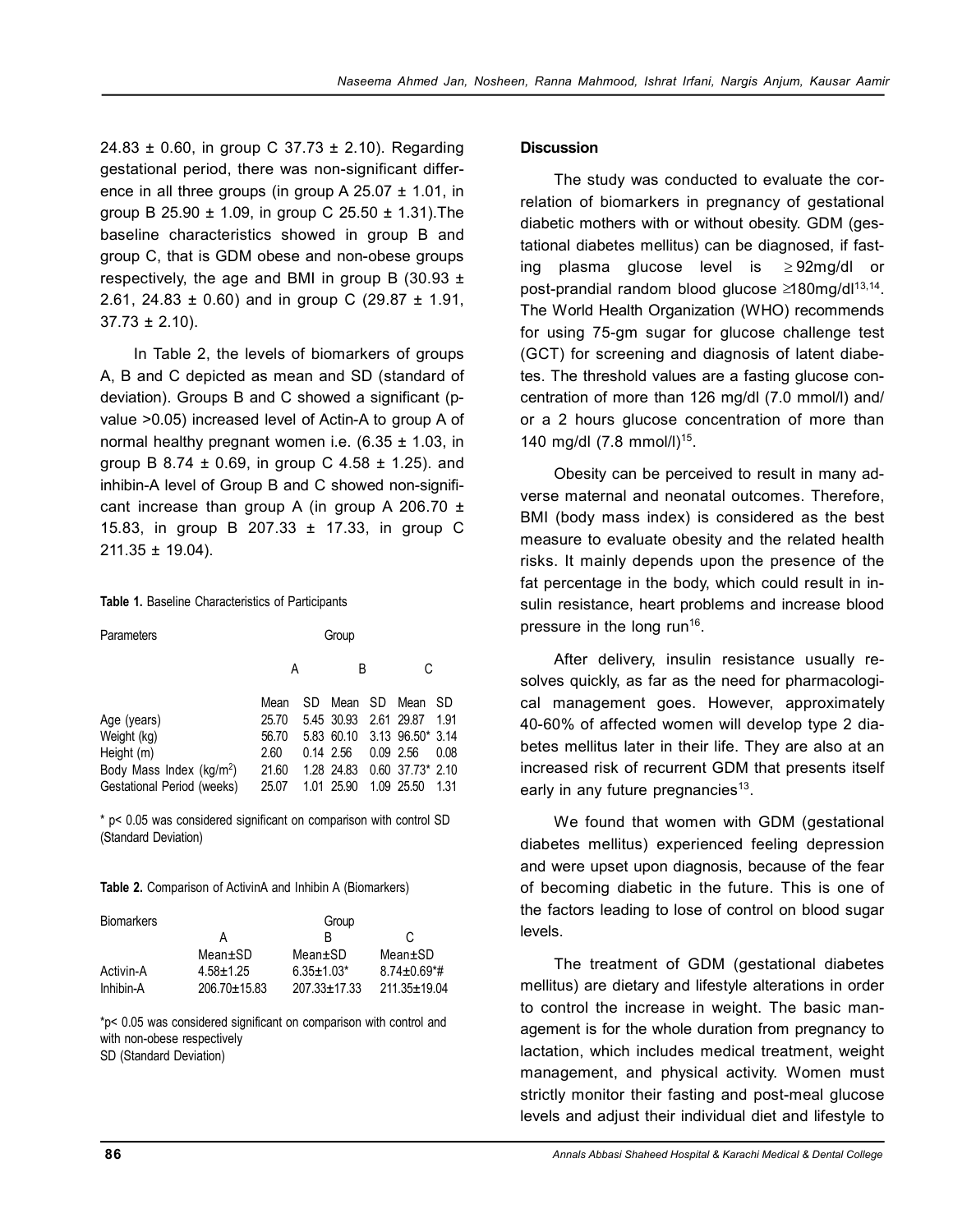meet their glycaemic targets during pregnancy to decrease the risk of any forth coming complications. This approach achieves the glycaemic targets in approximately two-thirds of women with GDM (gestational diabetes mellitus). However, despite the importance of medical nutrition therapy and its widespread recommendation in clinical practice, there are limited data regarding the optimal diet for achieving maternal euglycemia. It is also required to be explored with a number of studies, whether the dietary interventions for achieving maternal glycemia are enough to be effective for reducing excessive foetal growth and adiposity $17$ .

The secondary outcome of our study is that women with advanced maternal age also tended to have higher BMIs (>25 kg/m<sup>2</sup>) than in early age pregnancies. Women with lower BMI than normal, had 28% lower risk of developing the disease while a unit increase in the pre-pregnancy BMI (body mass index), can further increase the likelihood of getting a disease by 0.43% due to the increase in fat portion in the body<sup>18</sup>.

Jennifer et al have observed a significant effect on maternal fasting, post-breakfast and post-prandial glucose levels as well as neonatal birth weight outcome by dietary interventions. They need fewer medications but these effects remained inconsistent with other studies<sup>19</sup>. The diet in consideration is the Dietary Approaches to Stop Hypertension (DASH) which is rich in fruits, vegetables, whole grains and low-fat dairy products, and for the low socioeconomic status, there is a low Glycaemic Index (GI) diet which contains green vegetables, most of the fruits, raw carrots, kidney beans, lentils and breakfast cereals. We consider the dietary interventions modified above and beyond usual dietary advice for GDM have the potential to have a better effect on maternal glycaemic control and infant birth weight outcomes. In particular, there is an urgent need for well-designed dietary intervention studies in the lower and middle per-capita income countries where the global health complications of GDM (gestational diabetes mellitus) are more as compare to developed countries where the health facilities are provided up to standard.

A study revealed the significance of early diagnosis of GDM with respect to the gestational weeks as the FPG at 16-20 weeks was quite similar to that of 20-24 weeks, therefore, it can be concluded that early OGTT (oral glucose tolerance test) could help in the prevention from pregnancy related complications later on $20$ . These findings coincide with the results identified in a study that states that progression in the gestational weeks enhances the severity of preeclampsia particularly in obese women than the lean ones $^{22}$ .

The association between BMI and both the biomarkers were found to be significant by raised in the level of activin-A and insignificant to decrease in the level of inhibin-A as depicted in (Table 2). A study revealed that higher concentrations of activin-A in obese individuals as its expression in adipose progenitors increases by the mediators released by macrophages derived from adipose tissues $^{23}$ . A study also revealed the presence of higher concentrations of activin-A in adipose tissues, so there is a relation between BMI, that is the fatty proportion of the body and identified it as a potent regulator of human adipocyte progenitor proliferation. It could also mediate fibrosis in obese adipocyte tissues $^{24}$ . Gestational diabetes with preeclampsia is generally increasing due to its potential risk factors. In literatures, obesity appeared as a strong, increasing and devastating factor resulting in preeclampsia in diabetic pregnant women $25$ . Activin acts to stimulate FSH (follicle stimulating hormone) necessary during pregnancy, contrary to which, inhibin A decreases the level of FSH (follicle stimulating hormone); therefore, a balance between the levels of both protein complexes is significant to keep mother and foetus both, healthy and safe<sup>26</sup>.

Therefore, advance research is required to prove the insight that GDM and preeclampsia both have common etiologic pathway. Most of the pregnancy consequences appear to share common conditions for both the diseases, suggesting that they might share same pathophysiology. However, stud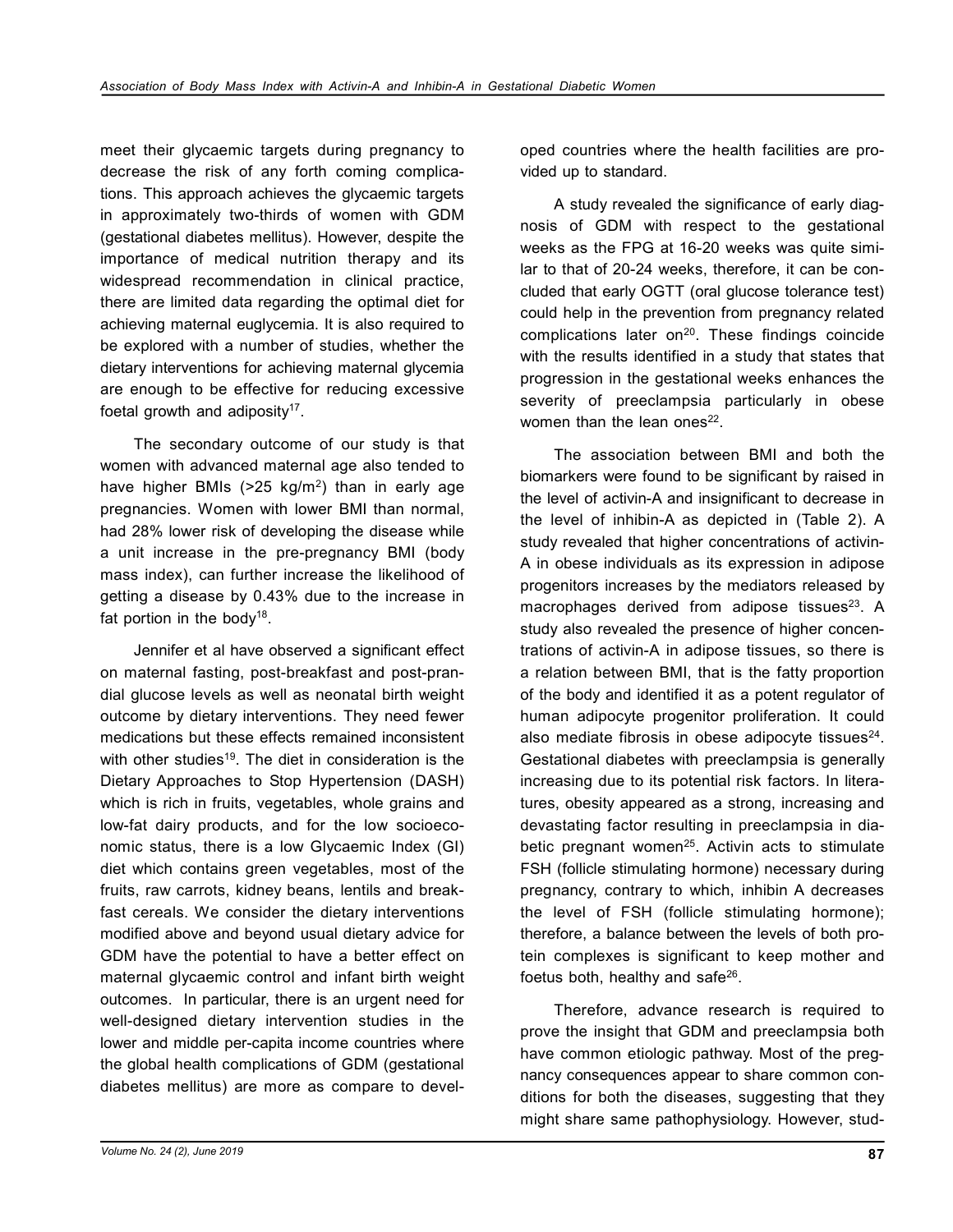ies till now didn't contrast relationships between biomarkers and risk factors related to GDM (gestational diabetes mellitus), preeclampsia or both among pregnant women. The studies discussing the mutual and separate pathophysiology of these diseases will provide a better understanding and will encourage researchers and clinicians to line up the screening strategies for the improvement in medications and preventions for GDM and preeclampsia.

The above facts leads us to the basis of identifying the role of activin and inhibin and its contribution in which lead to complications in gestational diabetic pregnant women. The study suggested that activin A and Inhibin A (biomarkers) can be used as a diagnostic tool, which will be helpful in dealing and preventing any future maternal and neonatal complications. The early diagnosis helps in planning pregnancy follow-ups in tertiary health care clinics to provide protection against the adverse perinatal outcomes as well as maternal risks regarding delivery complications.

## **Conclusion**

The study concluded that the disproportionate changes in activin-A and inhibin-A in GDM women is responsible for the increased frequency of pregnancy complications. The excessive increase in activin-A and mild increase in inhibin-A in GDM is responsible for cumulative stimulatory effect of activin A. So, the study revealed that there is a significant increase in activin A in obese and nonobese GDM women and non-significant increase in inhibin-A was observed in obese and non-obese GDM women. The secondary outcome is that there is a significant increase in BMI observed with the increasing age.

## **Conflict of Interests**

Authors have no conflict of interests and received no grant/funding from any organization.

## **References**

1. Guariguata L, Linnenkamp U, Beagley J, Whiting DR, Cho NH.Global Estimates of the Prevalence

of Hyperglycaemia in Pregnancy. Diabetes Res Clin Pract 2014;103:176-185. [DOI: 10.1016/ j.diabres.2013.11.003.].

- 2. Gold E, Marino FE, Harrison C, Makanji Y,  $R$ isbridger G. Activin- $\beta$ C Reduces Reproductive Tumour Progression and Abolishes Cancer-Associated Cachexia in Inhibin-Deficient Mice. J Pathol 2013;229:599-607. [DOI: 10.1002/path.4142].
- 3. Ghosh AC, O'Connor MB. Systemic Activin Signalling Independently Regulates Sugar Homeostasis, Cellular Metabolism, and pH Balance in Drosophilamelanogaster. Proc Nat Acad Sci USA 2 0 1 4 ; 1 1 1 : 5 7 2 9 - 5 7 3 4 . [ D O I : 1 0 . 1 0 7 3 / pnas.1319116111].
- 4. Zaman N, Taj N, Rehman M Z, EhsanUllah, Fatima N. Comparison of Development of Pre-Eclampsia in Second and Third Trimester in Obese Versus Non-Obese Pregnant Women. PJMHS<br>2014:7. Available from: https:// 2014;7. Available from: https:// p d f s . s e m a n t i c s c h o l a r . o r g / 3 0 8 4 / d9459d9f758407a3c95a31eb7cdb499eaa64.pdf. Accessed on: 1<sup>st</sup> July 2019.
- 5. Kelley K W, Carroll D G, Meyer A. A Review of Current Treatment Strategies for Gestational Diabetes Mellitus. Drugs in Context 2015;4:21;22-82. [DOI:https://dx.doi.org/10.7573%2Fdic.212282].
- 6. Chen JL, Walton KL, Al-Musawi SL, Kelly EK, Qian H, La M, Lu L, Lovrecz G, Ziemann M, Lazarus R, et al. Development of Novel Activin-Targeted Therapeutics. Mol Ther 2015;23:434-44. [DOI: 10.1038/mt.2014.221.].
- 7. Lewis F, Modeste N, Singh P, Batech M, Tonstad S, Mataya R.Excess Maternal Body Weight and Preeclampsia/Eclampsia Risk among Women in San Bernardino County, 2007-2008. J Fud Nutr 2014;1:1-6. [DOI: 10.17303/jfn.2014.104].
- 8. Dutta DJ, Zameer A, Mariani JN, Zhang J, Asp L, Huynh J, Mahase S, Laitman BM, Argaw AT, Mitiku N, et al. Combinatorial Actions of  $TGF\beta$  and Activin Ligands Promote Oligodendrocyte Development<br>and CNS Myelination. Development 141 Myelination. Development 141 2014;2414-2428. [DOI: 10.1242/dev.106492.].
- 9. Fournier B, Murray B, Gutzwiller S, Marcaletti S, Marcellin D, Bergling S, Brachat S, Persohn E, Pierrel E, Bombard F, et al. Blockade of the Activin Receptor IIb Activates Functional Brown Adipogenesis and Thermogenesis by Inducing Mitochondrial Oxidative Metabolism. Mol Cell Biol 2012;32:2871-2879. [DOI: 10.1128/MCB.06575-11]
- 10. Naf S, Escote X, Ballesteros M, Yanez RE, Muela I S, Gill P, et al. Serum Activin A and Follistatin Levels in Gestational Diabetes and the Association of the Activin A-Follistatin System with Anthropomet-<br>ric Parameters in Offspring. PLoS One in Offspring. PLoS One 2014;9:e92175. [DOI: doi: 10.1371/ journal.pone.0092175].